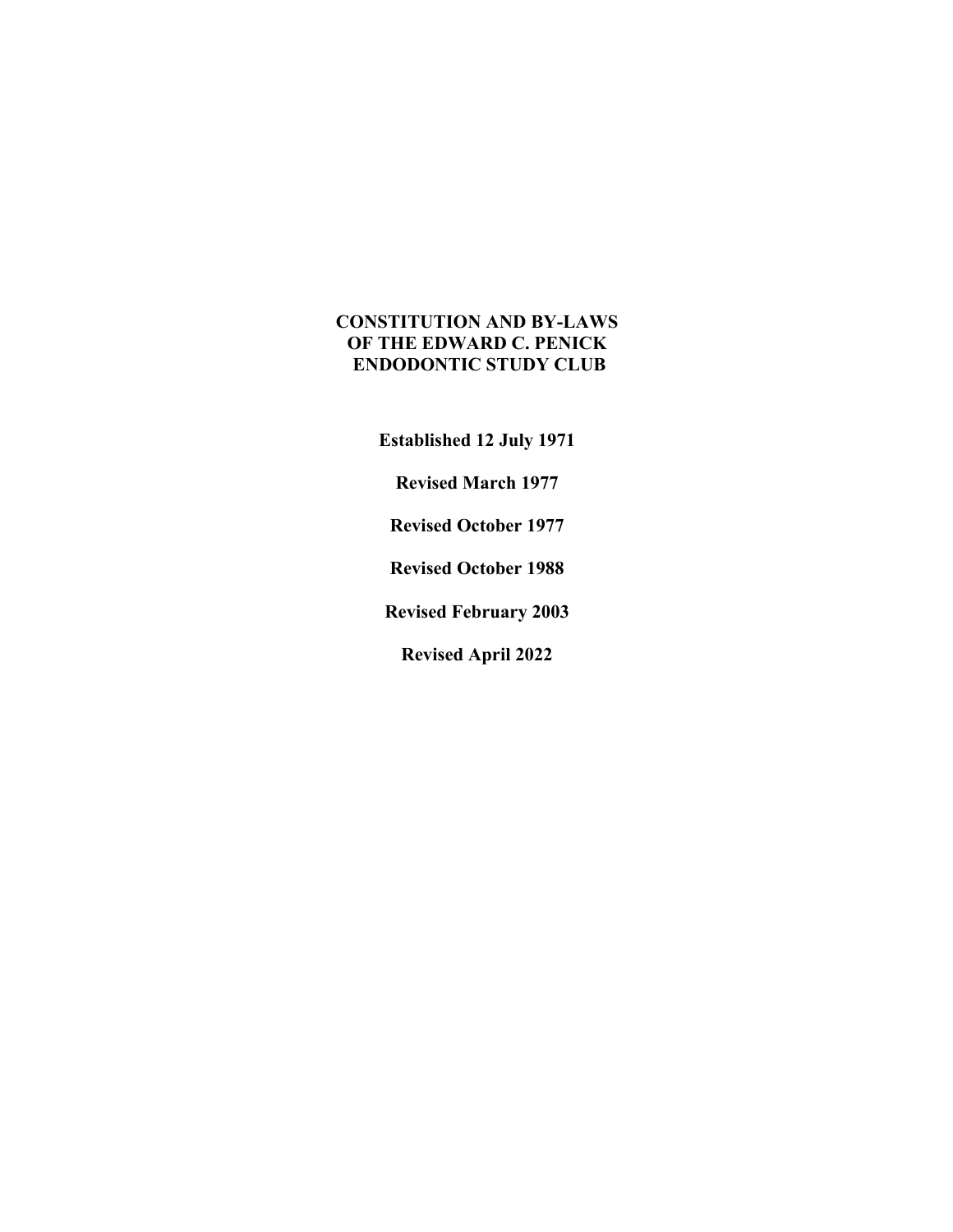# **CONSTITUTION**

# EDWARD C. PENICK ENDODONTIC STUDY CLUB

# of Metropolitan Washington, D.C.

# Established 12 July 1971

#### ARTICLE I

#### Name

Sec. 1. The name of the organization shall be the Edward C. Penick Endodontic Study Club.

#### ARTICLE II

#### Purpose

Sec. 1. The purpose of the organization is to foster the study, advancement, and interchange of knowledge in the art and science of Endodontics.

#### ARTICLE III

#### Membership

- Sec. 1. The membership of this organization shall consist of active, student, and associate members.
- Sec. 2. Active Member. An endodontist who is listed in the treasurer's records as being in good standing and who has fulfilled the fo1lowing requirement:
	- a. Maintains membership in good standing in the American Association of Endodontists.
- Sec.3. Student Member. An individual who is engaged in a full-time course of advanced dental education recognized by the American Dental Association. Dues for student members will be set by the Executive Council at the beginning of each year as defined in Article IV, Sec. 3 of the Bylaws. Student members shall not hold office.
- Sec. 4. Associate Member. Associate members shall neither hold office nor participate in voting unless given special dispensation by the Club President as outlined in Article VI, Sec. 8. An individual in this category may be:
	- a. A general dentist who is an Associate Member of the AAE and pays full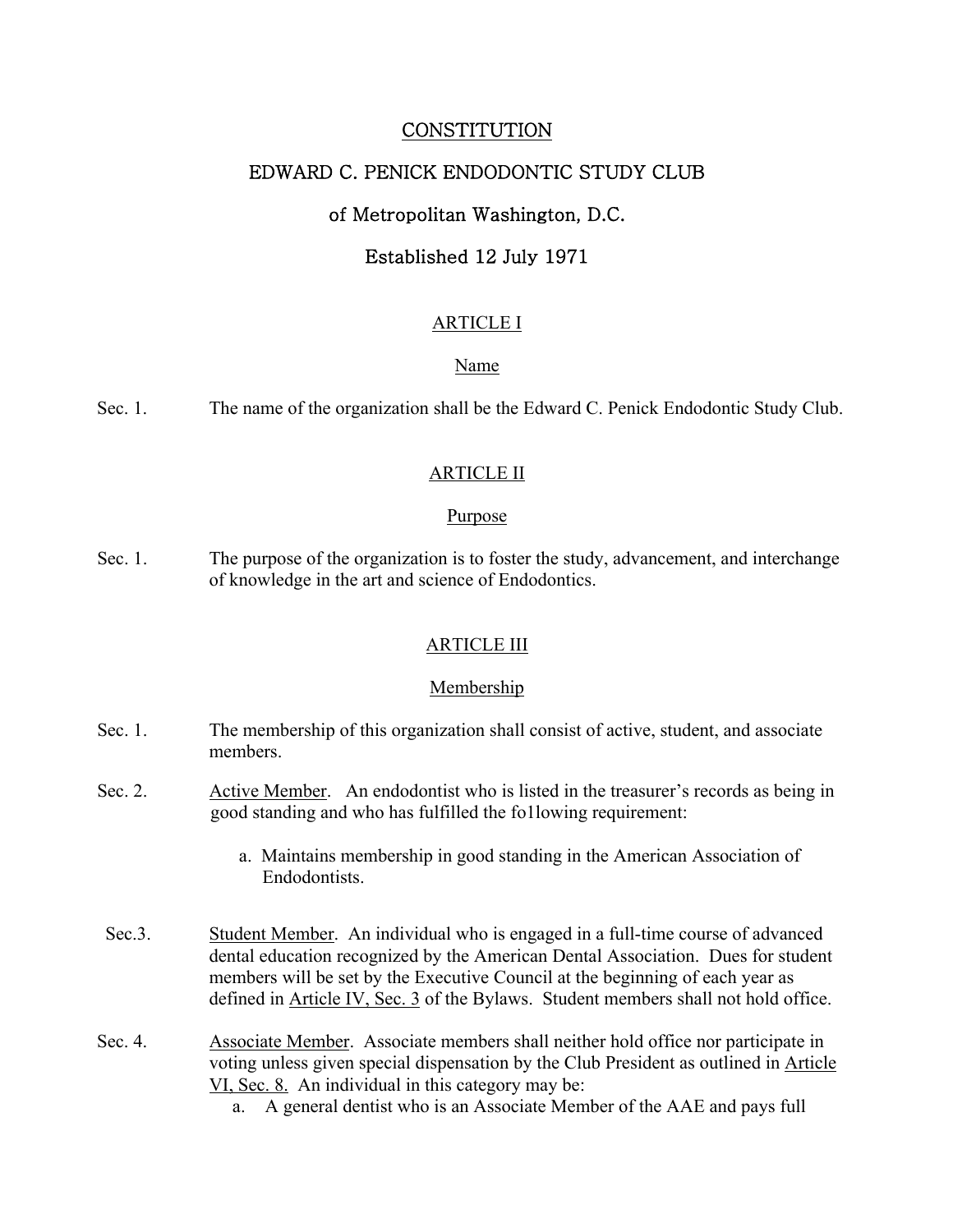active member club dues.

- b. An individual who elects to participate in a single organizational meeting or activity upon request, and is assessed a one-time fee as defined in Article IV, Sec 3 of the Bylaws.
- Sec. 5. Any member in good standing may resign their membership by written request to the Executive Council. No part of the dues will be returned for resignations.
- Sec. 6. Any member may be expelled for cause by unanimous vote of the Executive Council.

# ARTICLE IV

#### **Officers**

- Sec. 1. The officers of this Association shall consist of a President, Vice President /Program Director, Secretary, and Treasurer. The officers are collectively referred to as the Executive Council.
- Sec. 2. The principal duties of the officers shall be those set forth in the By-laws, or as the membership shall assign.
- Sec. 3. The President, Vice President, and Secretary shall each serve for a term of one year. The Vice President will assume the role of President at the end of the one-year term. The Treasurer shall serve for a term of two years due to the complexities associated with assuming management of the Association's finances. The terms are set forth in Article V, Sec. 1 of the Bylaws.
- Sec. 4. The President, Vice President, Secretary and Treasurer, shall be an active member and a graduate of an accredited endodontic residency program or the foreign equivalent.

# ARTICLE V

#### Meetings

- Sec. 1. The Executive Council shall determine the place and number of meetings of the Association. The Association shall conduct not less than four meetings during the program year.
- Sec. 2. At a minimum, each meeting will consist of a business meeting and an educational program designed to foster the study, advancement, and interchange of knowledge in the art and science of endodontics.
- Sec. 3. A meeting quorum shall be achieved when a majority of all active members are in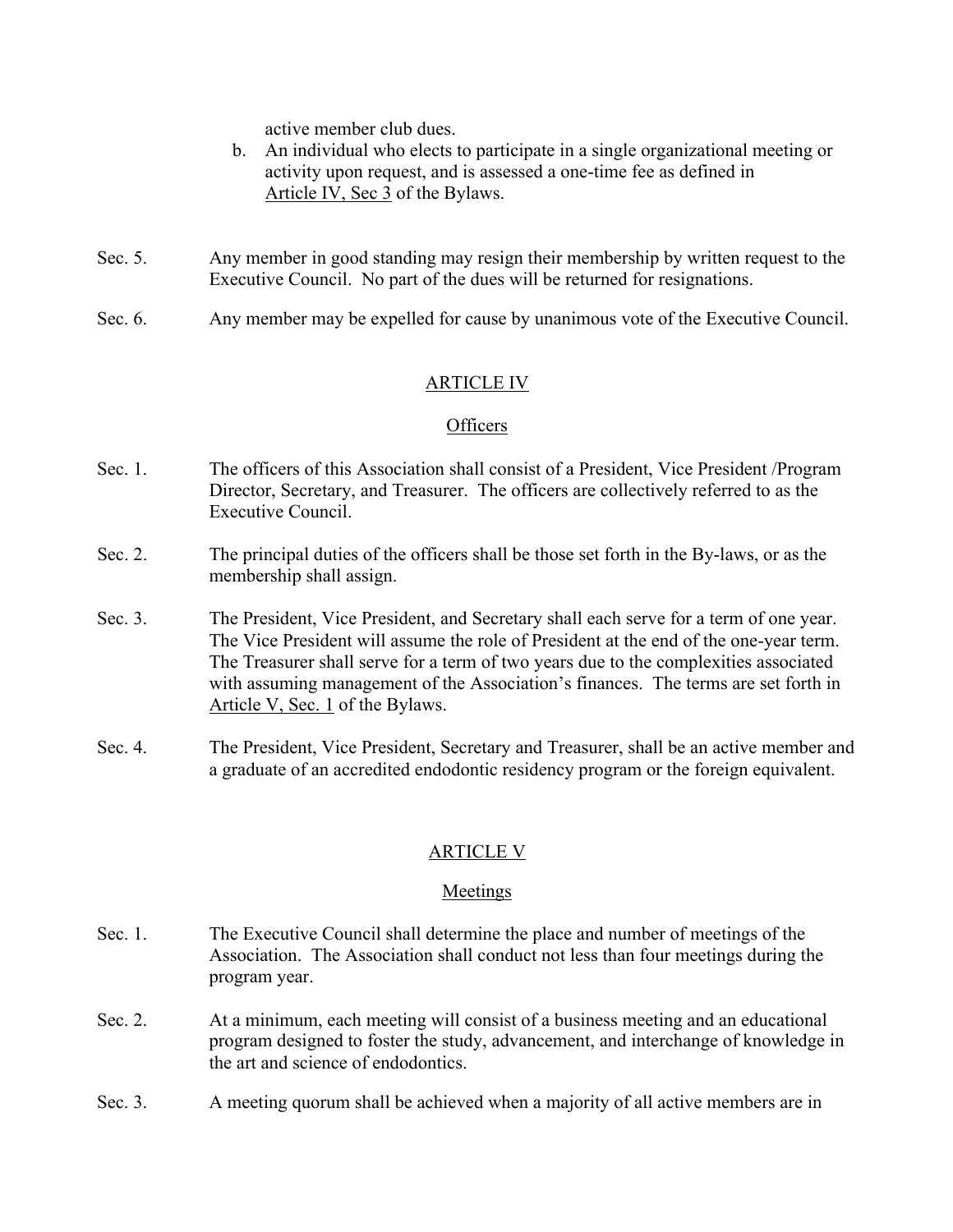attendance. A quorum is required for any vote to take place during the business meeting.

# ARTICLE VI

# Nominations and Elections

- Sec. 1. Any qualified active member in good standing may run for office. Any active member may make nominations for office.
- Sec 2. Any officer at the end of their term wishing to continue in their current office or assume a new office will be subject to the normal nominating procedure.
- Sec. 3. The President shall conduct the call for nominations at the second to last business meeting of the program year.
- Sec. 4. The slate of candidates for election shall be presented to the active members before the last business meeting of the program or thereafter if there are not enough candidates for office.
- Sec. 5. New officers shall be elected to office at the last business meeting of the year or thereafter if quorum is not met.
- Sec 6. The President shall decide the most appropriate forum for conducting voting. Voting records shall be maintained by the Secretary for no less than one year from the date of the vote and shall be made available to any active member who wishes to certify or contest the vote.
- Sec. 7. A quorum of active members must be present to hold officer elections. The nominee who receives the majority of votes cast will be elected to the office.
- Sec 8. In the event that there are not adequate qualified Active Member candidates for office, the newly elected President may:
	- a. Give special dispensation to an Associate Member who qualifies for membership under Article III, Sec. a, to serve in the office of club Secretary.
	- b. Suspend club operations for a period of one year or until such time as there are adequate qualified candidates to serve in all available offices.

# ARTICLE VII

# **Committees**

Sec. 1. The standing Committees of this Association shall be: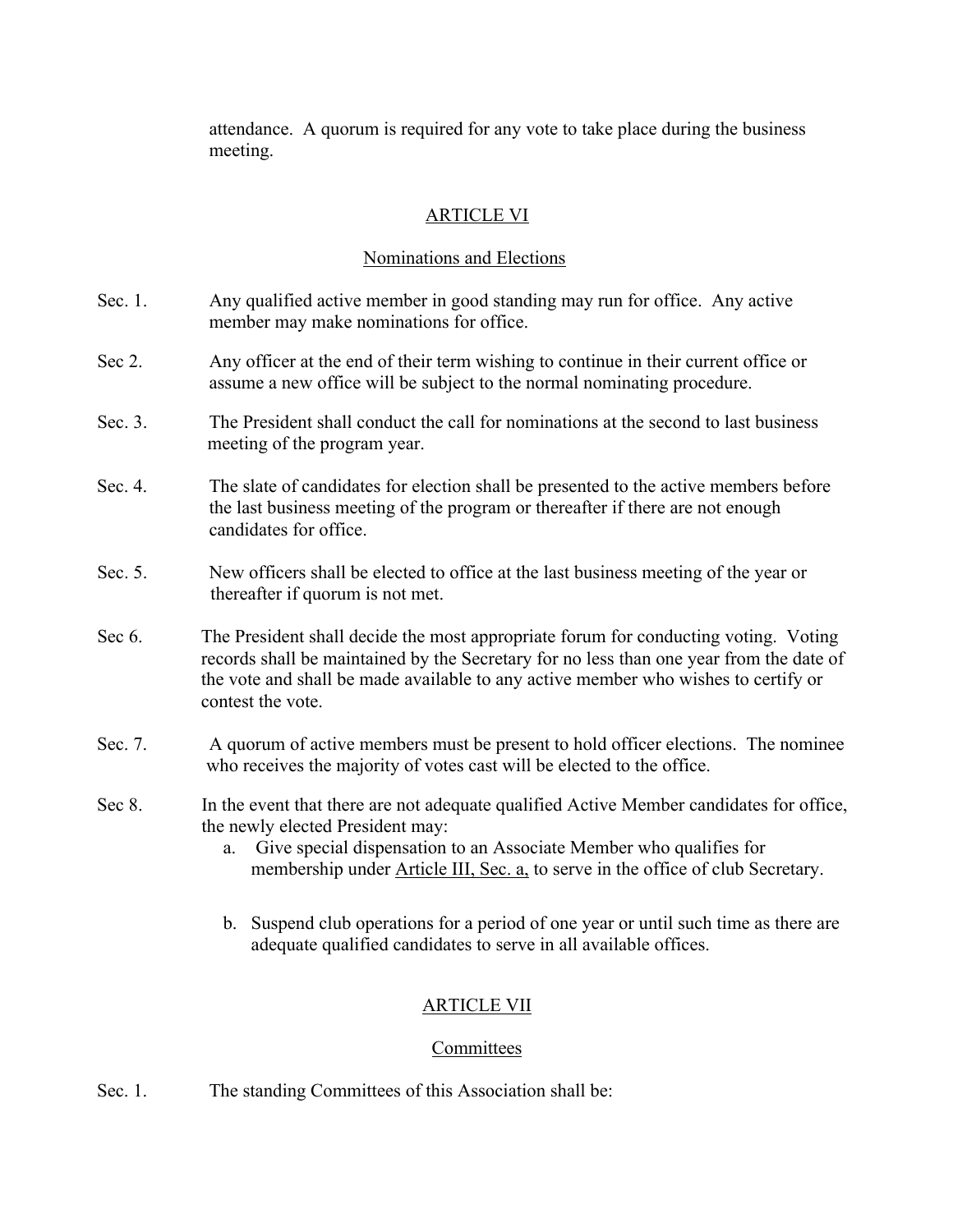a. An Executive Council as provided for in Article IV, which shall have executive control of the Association and guide its welfare and general policy. The President shall act as Chairman of the Executive Council. The Executive Council can expel members for cause as provided for in Article III, Sec. 6. The Executive Council also conducts elections of new officers.

b. Constitution and By-Laws Committee. The Executive Council shall comprise the membership of this committee and the President shall act as its Chairman. This Committee shall study the Constitution and By-Laws annually and make recommendations to the membership concerning revisions.

#### **ARTICLE VIII**

#### **Amendments**

Sec. 1. The Constitution and By-Laws may be amended by a two-thirds vote of a quorum of the active members at a regular business meeting. Notice of the proposed changes must be provided to all active members in writing prior to the business meeting where the vote on the proposed amendments will take place.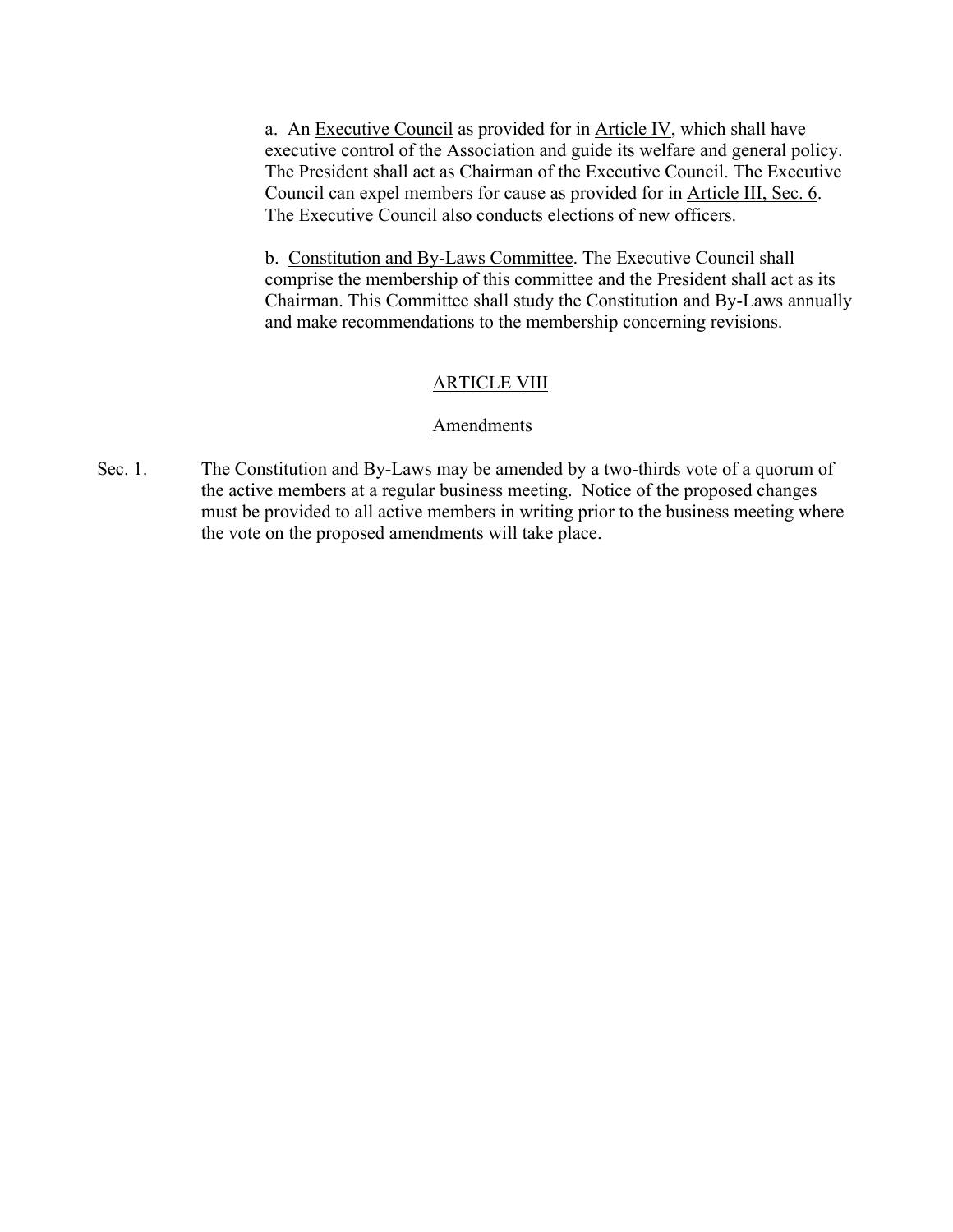# BY-LAWS

# ARTICLE I

# Duties of Officers

#### Sec. 1. President

The President shall:

- a. Have general supervision of the organization, enforce the Constitution and By- Laws, and preside over all organization meetings.
- b. Appoint officers pro-tem, or call upon another officer to preside over a meeting in their absence.
- c. Appoint members to ad-hoc committees not provided for in the Constitution.
- d. Fill officer vacancies due to death, resignation, or as required in coordination with the Executive Council.
- e. Ensure speakers for the program year have been identified in advance and provide them with logistical support.
- f. Secure a venue for all meetings.
- g. Perform all such other duties as required by the office.

# Sec. 2. Vice President / Program Director

The Vice President shall:

- a. Assist the President in the performance of their duties
- b. Assume leadership of the organization in the President's absence.
- c. Succeed to the office of the President for the duration of the unexpired term, and the following term in case of death, resignation, or removal of the President. In such case, the vacated office of Vice President shall be filled as an auxiliary position by the Secretary, or Treasurer in successive order.
- d. Manage all aspects of the continuing education program and adjust it as needed with the approval of the Executive Council.

# Sec. 3. Secretary

The Secretary shall:

- a. Keep minutes of all proceedings as a permanent record to be made available to all active members following each meeting. Active members must be provided an opportunity to recommend revisions to the minutes if needed. Minutes must be approved by a vote of a quorum of active members at the subsequent meeting.
- c. Have access to the Constitution and By-Laws at all meetings, and act as meeting parliamentarian.
- d. Act as the custodian of all administrative documents, and ensure they are retained for five (5) years and delivered to their successor at the expiration of their term.
- e. Prepare continuing education certificates for members and certificates of appreciation for guests.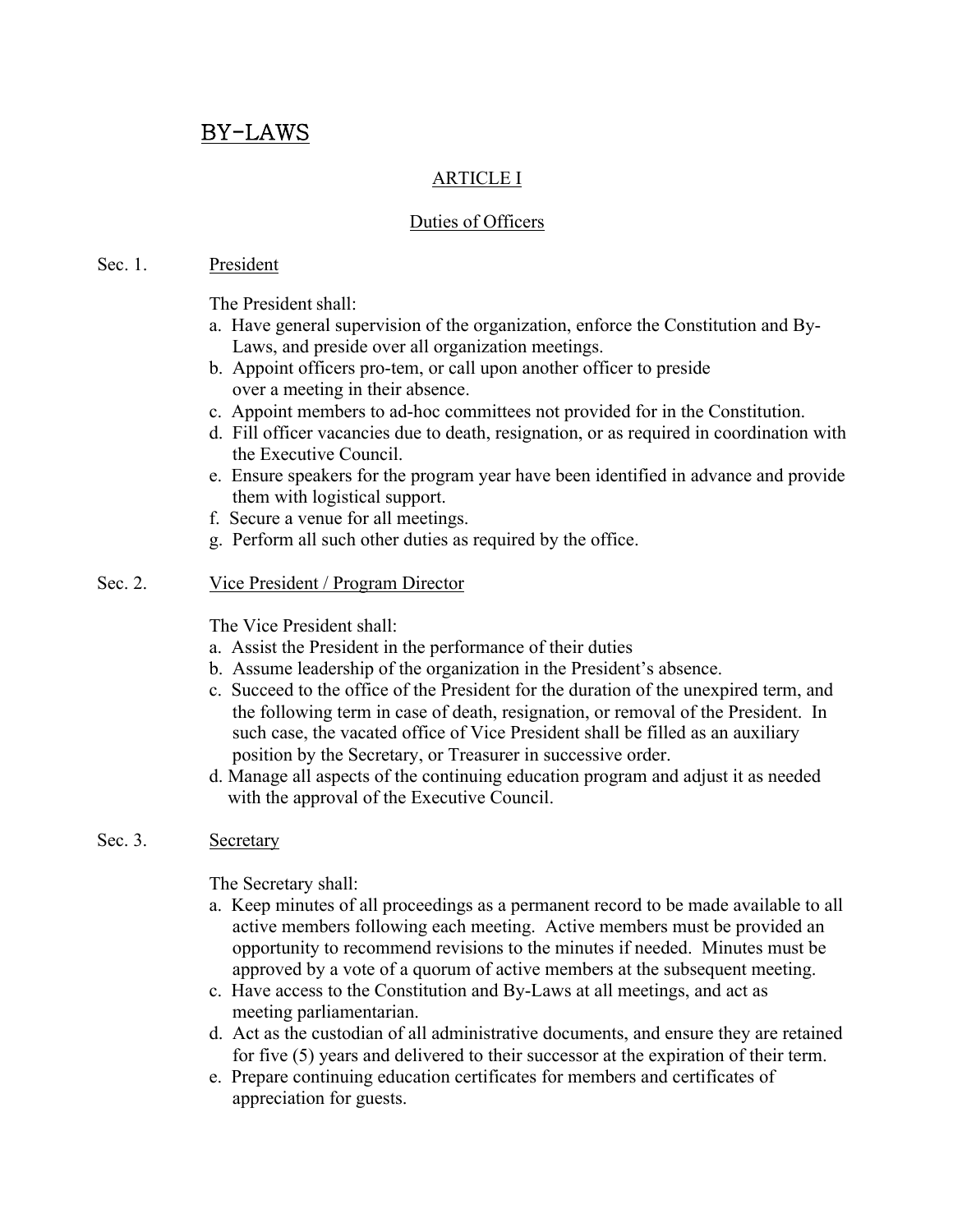- f. Record meeting attendance for incorporation into the minutes.
- g. Ensure all members and guests have identification badges for meetings
- h. Notify the membership of all meetings.
- i. Perform other administrative functions of the club as designated by the President.

# Sec. 4. Treasurer

The treasurer shall:

- a. Manage all club finances.
- b. Receive all dues payments and other monies and place them in a depository approved by the Executive Council.
- c. Ensure all payments for monies owed by the Association to entities or individuals are remitted in a timely manner.
- d. Provide a Treasurer's Report to all members at each business meeting that details the organization's current available funds, income, and expenditures.
- e. Get approval by the Executive Council for all expenditures for other than routine administrative expenses.
- f. Maintain a current roster of members in good standing.
- g. Make a good faith effort to redeem all monies owed to the club, and report delinquent members to the Executive Council for further action.

# Sec 5. Specific Duties of Officers

Each officer shall:

- a. Carry out their duties in a timely manner and to the best of their ability. Any officer who is unable or unwilling to perform their duties should inform the President in writing. Any officer who is not deemed to be fulfilling the obligations of their office may be removed from office by the President through a unanimous vote of the remaining members of the Executive Council.
- b. Maintain a current and detailed practical description of the current specific duties of their office and provide this to their successor at the end of their term.

# ARTICLE II

# Executive Council

- Sec. 1. The President may call a meeting of the Executive Council as required.
- Sec. 2. A majority of the members of the Executive Council in attendance shall constitute a quorum.
- Sec. 3. Vacancies in any elected office, except President shall be filled by a majority vote of the Executive Council and will last for the remaining duration of the unexpired term.
- Sec. 4. The Executive Council shall have authority to transact all business of the organization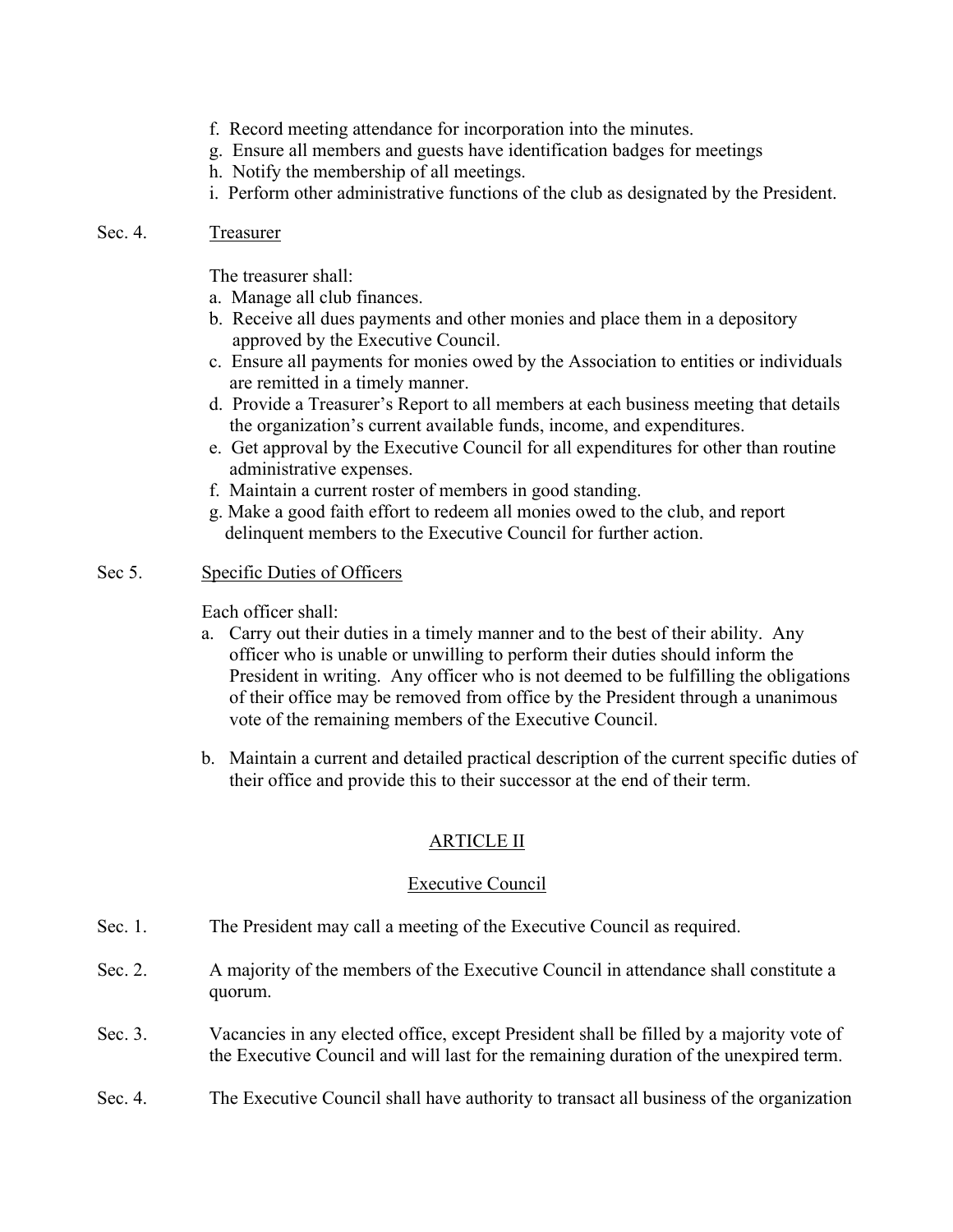not specifically provided for elsewhere in the Bylaws. A majority vote of the Executive Council is necessary to carry any proposition and to authorize the expenditure of the organization funds outside of the normal administrative expenses.

#### ARTICLE III

#### Quorum

Sec. 1. A majority of the eligible voting members in attendance shall constitute a quorum of the Organization.

#### ARTICLE IV

#### Dues

- Sec. 1. The annual dues shall be determined by the Executive Council prior to the first meeting of each program year, and set at an amount sufficient to enable the organization to function.
- Sec. 2. The annual dues shall be paid by each member before the first meeting of the program year. A member who fails to pay dues is automatically suspended until they are paid. In cases of delinquency longer than one year, reinstatement of the member must be passed by majority vote of the Executive Council.
- Sec. 3. **a.** All active members and associate members will pay equal dues.
	- b. All student members will pay equal dues. Student dues are assessed to be no greater than two-thirds of the full active membership dues.
	- c. Associate members who only intend to participate in a single meeting will be assessed a prorated fee equal to the full annual active membership dues divided by the number of meetings for the program year.
	- d. Additional costs for social or recreational activities will be assessed if applicable. Fees shall be paid to the Treasurer prior to attending the meeting.
	- e. As compensation for their management of the Association, the Executive Council shall pay dues assessed to be 50% of the active member fee.
	- f. As guests of the Association, lecturers shall not be assessed dues.

# ARITICLE V

#### Program Year